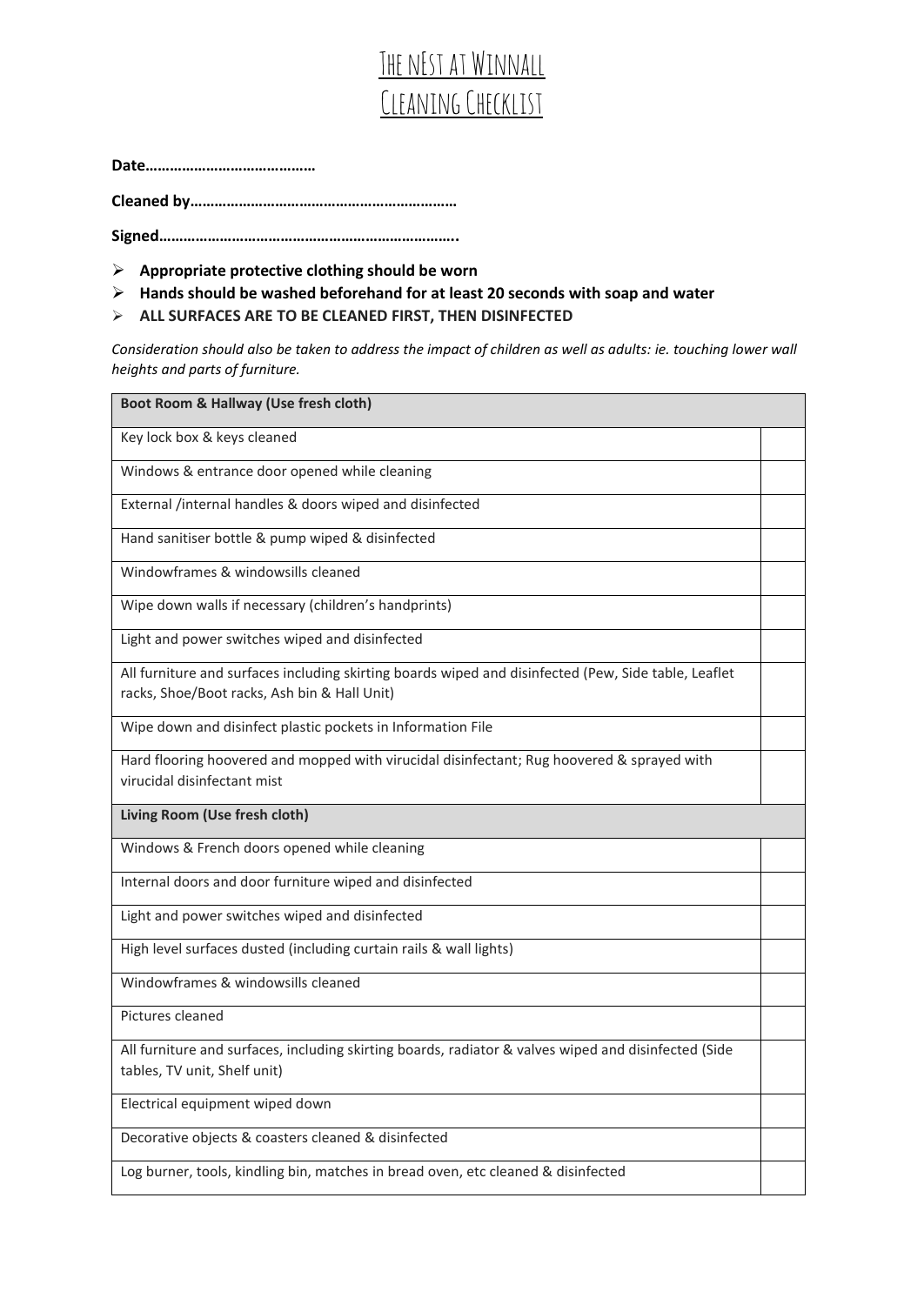| Sofa & Armchairs hoovered & sprayed with virucidal disinfectant mist                                                                                                      |  |
|---------------------------------------------------------------------------------------------------------------------------------------------------------------------------|--|
| Curtains sprayed with virucidal disinfectant mist                                                                                                                         |  |
| Carpets & rug hoovered and sprayed with virucidal disinfectant mist                                                                                                       |  |
| Dining Area / Kitchen (Use fresh cloth)                                                                                                                                   |  |
| Windows opened while cleaning                                                                                                                                             |  |
| All teatowels & cotton dishcloth removed & washed on a 60° cycle. Other dishcloths and scourer<br>disposed of.                                                            |  |
| Bins emptied, disinfected & fresh liners put in                                                                                                                           |  |
| Pans/crockery/utensils/cutlery/glassware/kitchen items thoroughly cleaned & checked and washed<br>in the dishwasher if necessary. Cupboards wiped and disinfected inside  |  |
| Drawers and cupboards wiped and disinfected outside, including all handles                                                                                                |  |
| Internal doors and door furniture wiped and disinfected                                                                                                                   |  |
| Light and power switches wiped and disinfected                                                                                                                            |  |
| Windowframes & windowsills cleaned                                                                                                                                        |  |
| High level surfaces dusted                                                                                                                                                |  |
| Pictures cleaned                                                                                                                                                          |  |
| Radio wiped down & disinfected                                                                                                                                            |  |
| All furniture and surfaces, including skirting boards, radiators & valves wiped and disinfected (Table,<br>Chairs, Worktops, Towel Rail)                                  |  |
| Table mats, coasters, serviette holder & bowl wiped & disinfected                                                                                                         |  |
| Decorative objects cleaned & disinfected                                                                                                                                  |  |
| Sink tidy, Brush, Washing up liquid bottle, handwash & surface cleaner bottles /nozzles wiped and<br>disinfected. Also all items under sink cupboard wiped & disinfected. |  |
| Kitchen sink, basket, drainer cleaned & taps sanitised                                                                                                                    |  |
| Tea caddy, Breadbin, knife block, utensil/spoon holders, etc wiped & disinfected.                                                                                         |  |
| Washing machine: clean dispenser & seal, disinfect door, handle & controls                                                                                                |  |
| Dishwasher: clean inside & out including filter, cutlery basket; disinfect door, handle & controls                                                                        |  |
| Microwave: clean inside & out including food cover; disinfect door, handle & controls                                                                                     |  |
| Oven and hob: clean inside & out including grill pan & shelf & drawer underneath; disinfect<br>surfaces, doors, handles and controls                                      |  |
| Fridge Freezer: clean and disinfect inside and out, including handles                                                                                                     |  |
| Kettle / toaster /iron: clean and sanitise all, including handles & controls                                                                                              |  |
| Fire extinguisher, Fire blanket, First Aid Kit, mop & brushes handles wiped down & disinfected                                                                            |  |
| Shutters wiped down & disinfected                                                                                                                                         |  |
| Hard flooring hoovered and mopped with virucidal disinfectant                                                                                                             |  |
| High chair cleaned & disinfected (if applicable)                                                                                                                          |  |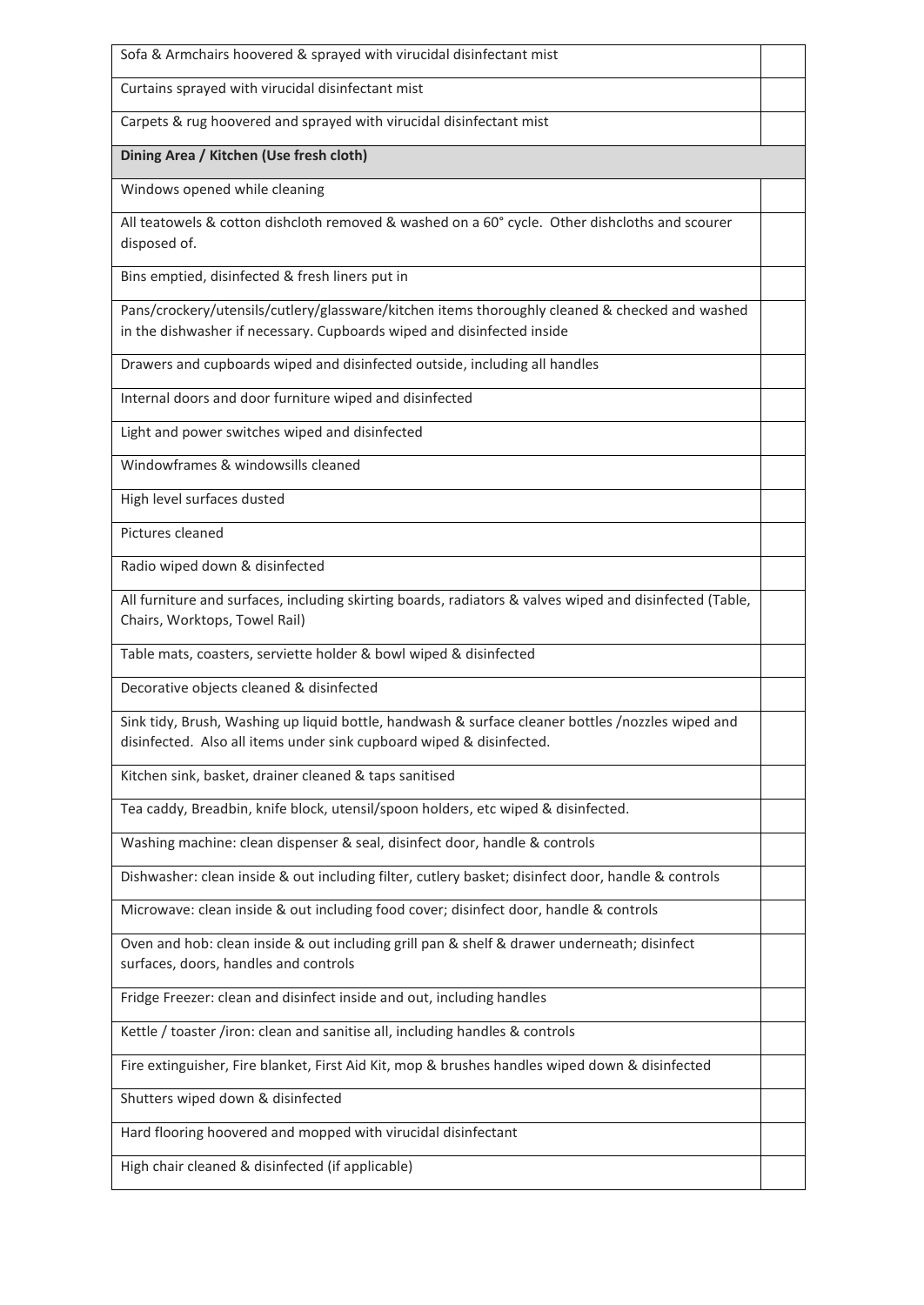| <b>Stairs &amp; Landing (Use fresh cloth)</b>                                                                                                                                                        |  |
|------------------------------------------------------------------------------------------------------------------------------------------------------------------------------------------------------|--|
| Wipe down walls if necessary (children's handprints)                                                                                                                                                 |  |
| Light switches wiped and disinfected                                                                                                                                                                 |  |
| Handrails & Bannisters wiped and disinfected                                                                                                                                                         |  |
| Pictures & lampshade cleaned                                                                                                                                                                         |  |
| Thermostat control wiped down & disinfected                                                                                                                                                          |  |
| Carpets hoovered and sprayed with virucidal disinfectant mist                                                                                                                                        |  |
| Bedrooms (Use fresh cloth for each)                                                                                                                                                                  |  |
| Windows opened while cleaning                                                                                                                                                                        |  |
| All bed linen, mattress encasements, waterproof covers, duvet covers, pillow protectors removed &<br>washed on a 60° cycle                                                                           |  |
| Bins emptied, sprayed with virucidal disinfectant mist & fresh liners put in                                                                                                                         |  |
| Internal doors and door furniture wiped and disinfected                                                                                                                                              |  |
| High level surfaces dusted (including beams & curtain rails)                                                                                                                                         |  |
| Windowframes & windowsills cleaned                                                                                                                                                                   |  |
| Light and power switches wiped and disinfected (including bedside lamp switches)                                                                                                                     |  |
| Pictures cleaned                                                                                                                                                                                     |  |
| All furniture & surfaces, including skirting boards, radiators/valves & robe hooks wiped and<br>disinfected (bedside tables, dresser, drawers, wardrobe, nursery chair, small shelf unit, toy chest) |  |
| Drawers, mirrors & wardrobes cleaned & disinfected inside & out (including rails & hangers) and<br>handles wiped and disinfected                                                                     |  |
| Decorative objects cleaned & disinfected                                                                                                                                                             |  |
| Hairdryers & Straighteners wiped & disinfected                                                                                                                                                       |  |
| Soft furnishings and curtains sprayed with virucidal disinfectant mist (including king bed, armchair,<br>lampshades, mattresses, pillows & duvets)                                                   |  |
| Carpets hoovered and sprayed with virucidal disinfectant mist                                                                                                                                        |  |
| Travel cot, bedguards, monitor, & change mat cleaned & disinfected (if applicable)                                                                                                                   |  |
| Bathrooms (Use fresh cloth for each)                                                                                                                                                                 |  |
| Windows & skylight opened while cleaning                                                                                                                                                             |  |
| All towels, bathmats & flannels removed & washed on a 60° cycle                                                                                                                                      |  |
| Waste & sanitary bins emptied, cleaned, disinfected & fresh liners put in                                                                                                                            |  |
| Internal doors and door furniture wiped and disinfected                                                                                                                                              |  |
| Light switches, shaver points & wall lights wiped and disinfected                                                                                                                                    |  |
| Windowframes & windowsills cleaned                                                                                                                                                                   |  |
| All tiles cleaned                                                                                                                                                                                    |  |